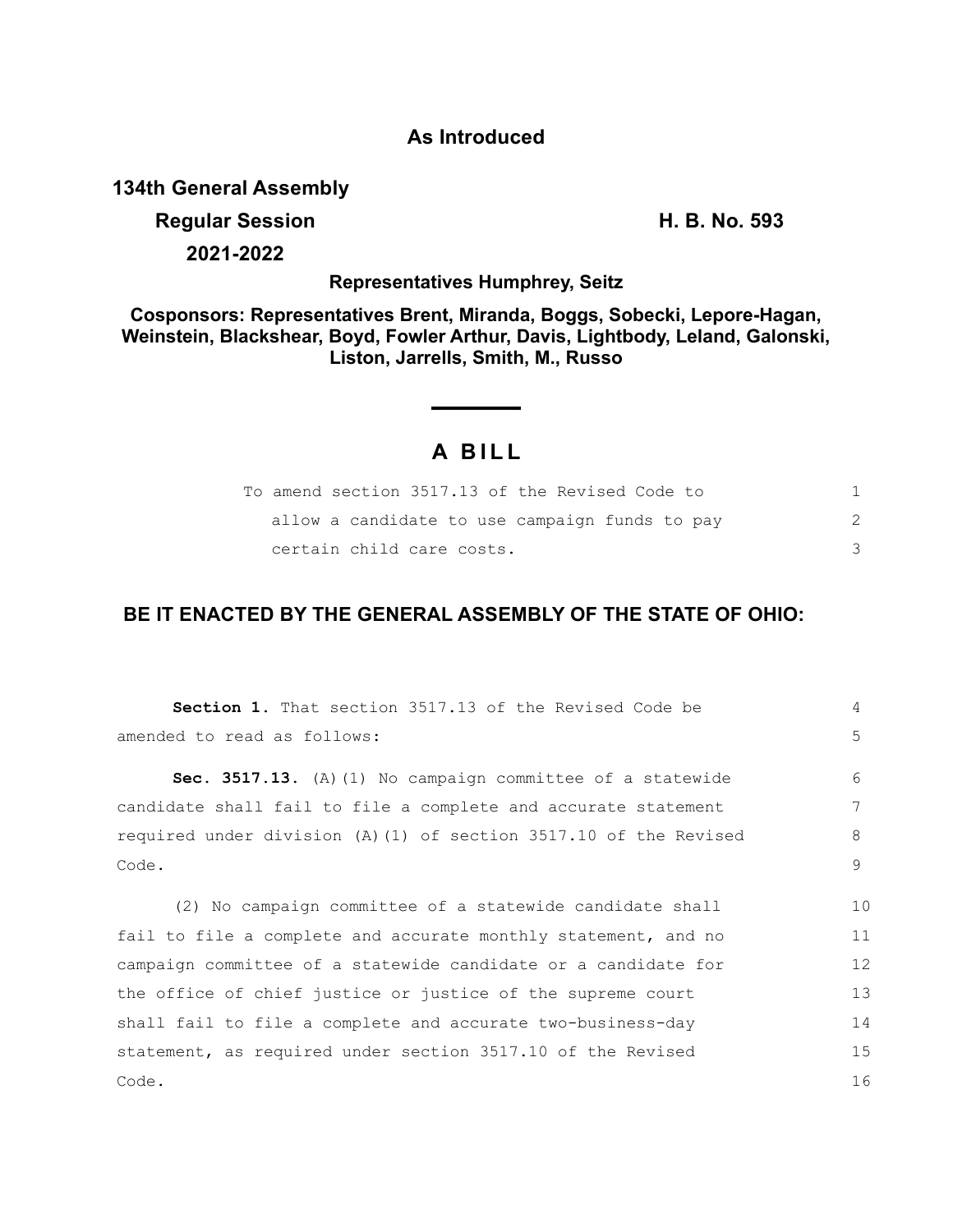As used in this division, "statewide candidate" has the same meaning as in division (F)(2) of section 3517.10 of the Revised Code.

(B) No campaign committee shall fail to file a complete and accurate statement required under division (A)(1) of section 3517.10 of the Revised Code.

(C) No campaign committee shall fail to file a complete and accurate statement required under division (A)(2) of section 3517.10 of the Revised Code. 23 24 25

(D) No campaign committee shall fail to file a complete and accurate statement required under division (A)(3) or (4) of section 3517.10 of the Revised Code.

(E) No person other than a campaign committee shall knowingly fail to file a statement required under section 3517.10 or 3517.107 of the Revised Code.

(F) No person shall make cash contributions to any person totaling more than one hundred dollars in each primary, special, or general election.

(G)(1) No person shall knowingly conceal or misrepresent contributions given or received, expenditures made, or any other information required to be reported by a provision in sections 3517.08 to 3517.13 of the Revised Code. 35 36 37 38

(2)(a) No person shall make a contribution to a campaign committee, political action committee, political contributing entity, legislative campaign fund, political party, or person making disbursements to pay the direct costs of producing or airing electioneering communications in the name of another person. 39 40 41 42 43 44

17 18 19

20 21 22

26 27 28

29 30 31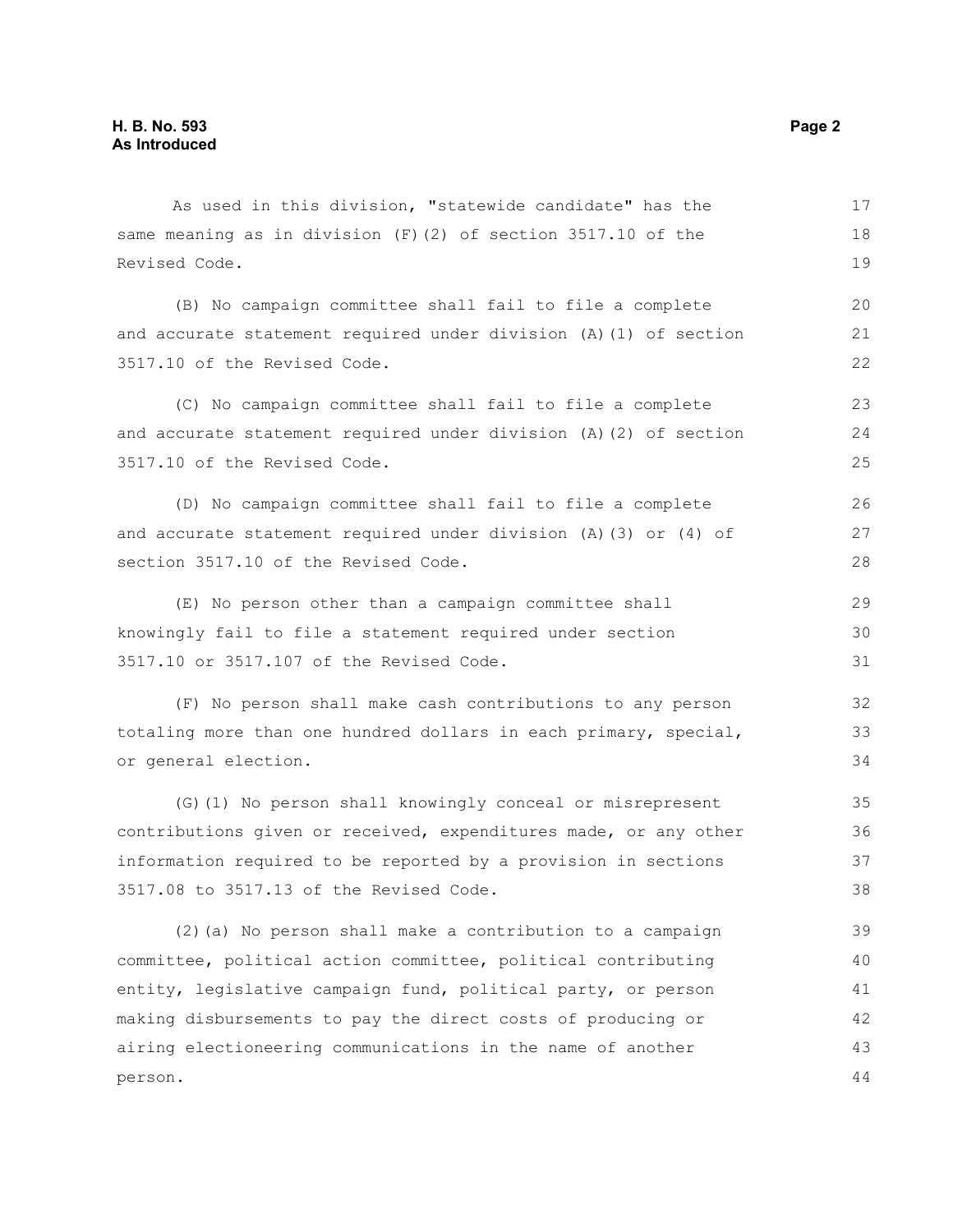#### **H. B. No. 593 Page 3 As Introduced**

exceeds:

(b) A person does not make a contribution in the name of another when either of the following applies: (i) An individual makes a contribution from a partnership or other unincorporated business account, if the contribution is reported by listing both the name of the partnership or other unincorporated business and the name of the partner or owner making the contribution as required under division (I) of section 3517.10 of the Revised Code. (ii) A person makes a contribution in that person's spouse's name or in both of their names. (H) No person within this state, publishing a newspaper or other periodical, shall charge a campaign committee for political advertising a rate in excess of the rate such person would charge if the campaign committee were a general rate advertiser whose advertising was directed to promoting its business within the same area as that encompassed by the particular office that the candidate of the campaign committee is seeking. The rate shall take into account the amount of space used, as well as the type of advertising copy submitted by or on behalf of the campaign committee. All discount privileges otherwise offered by a newspaper or periodical to general rate advertisers shall be available upon equal terms to all campaign committees. No person within this state, operating a radio or television station or network of stations in this state, shall charge a campaign committee for political broadcasts a rate that 45 46 47 48 49 50 51 52 53 54 55 56 57 58 59 60 61 62 63 64 65 66 67 68 69 70

(1) During the forty-five days preceding the date of a primary election and during the sixty days preceding the date of 72 73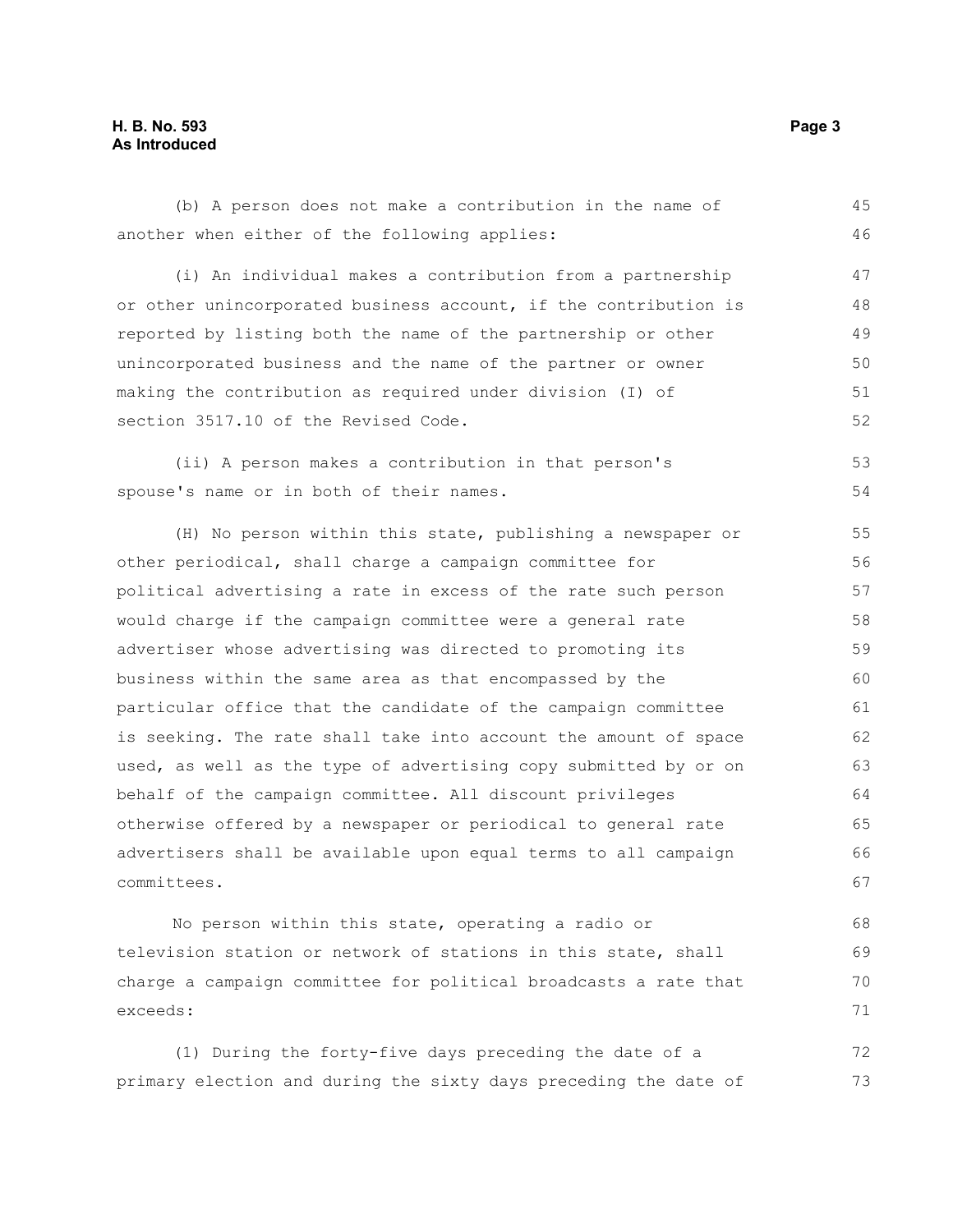a general or special election in which the candidate of the campaign committee is seeking office, the lowest unit charge of the station for the same class and amount of time for the same period;

(2) At any other time, the charges made for comparable use of that station by its other users.

(I) Subject to divisions (K), (L), (M), and (N) of this section, no agency or department of this state or any political subdivision shall award any contract, other than one let by competitive bidding or a contract incidental to such contract or which is by force account, for the purchase of goods costing more than five hundred dollars or services costing more than five hundred dollars to any individual, partnership, association, including, without limitation, a professional association organized under Chapter 1785. of the Revised Code, estate, or trust if the individual has made or the individual's spouse has made, or any partner, shareholder, administrator, executor, or trustee or the spouse of any of them has made, as an individual, within the two previous calendar years, one or more contributions totaling in excess of one thousand dollars to the holder of the public office having ultimate responsibility for the award of the contract or to the public officer's campaign committee. 80 81 82 83 84 85 86 87 88 89 90 91 92 93 94 95 96

(J) Subject to divisions (K), (L), (M), and (N) of this section, no agency or department of this state or any political subdivision shall award any contract, other than one let by competitive bidding or a contract incidental to such contract or which is by force account, for the purchase of goods costing more than five hundred dollars or services costing more than five hundred dollars to a corporation or business trust, except 97 98 99 100 101 102 103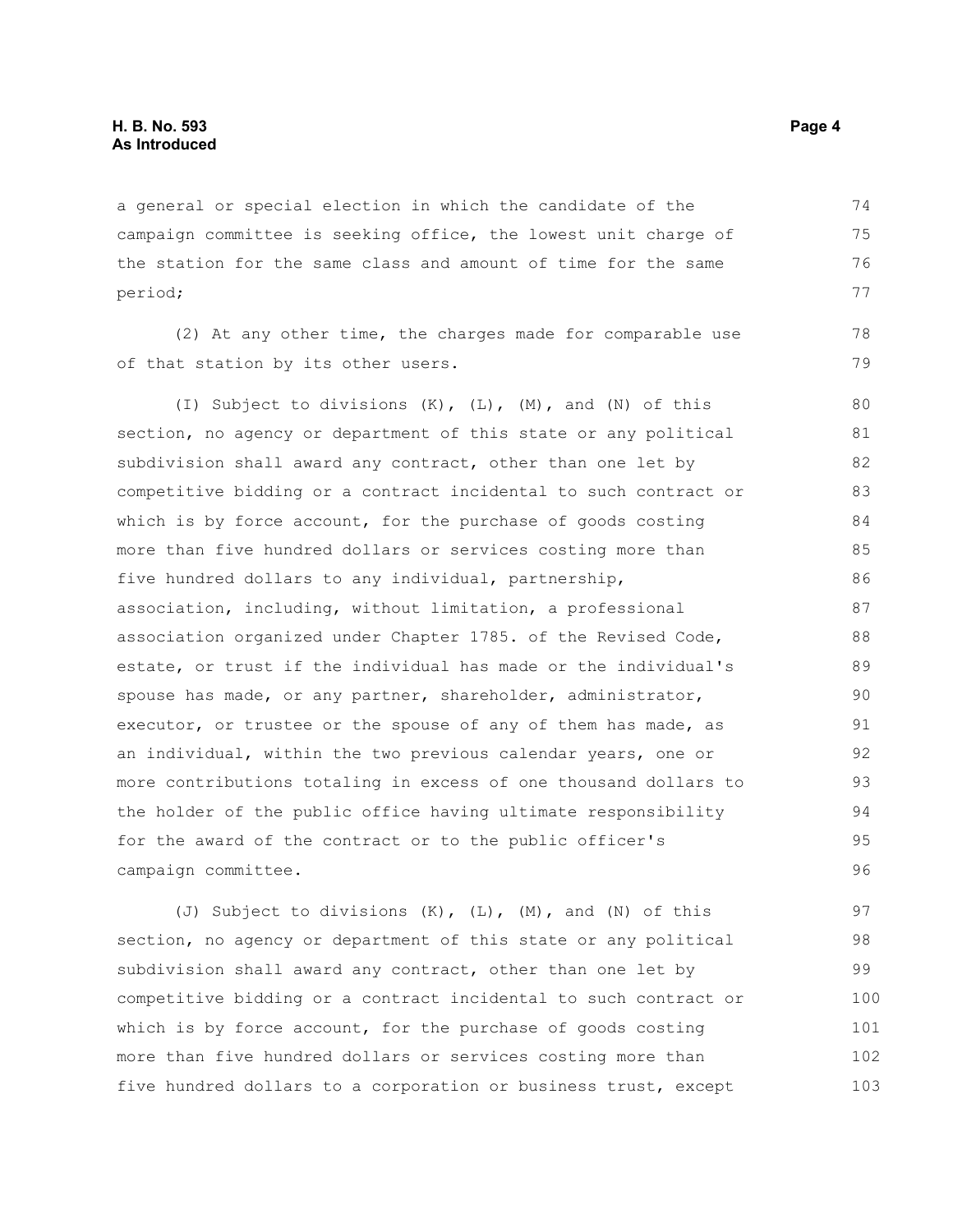#### **H. B. No. 593 Page 5 As Introduced**

a professional association organized under Chapter 1785. of the Revised Code, if an owner of more than twenty per cent of the corporation or business trust or the spouse of that person has made, as an individual, within the two previous calendar years, taking into consideration only owners for all of that period, one or more contributions totaling in excess of one thousand dollars to the holder of a public office having ultimate responsibility for the award of the contract or to the public officer's campaign committee. 104 105 106 107 108 109 110 111 112

(K) For purposes of divisions (I) and (J) of this section, if a public officer who is responsible for the award of a contract is appointed by the governor, whether or not the appointment is subject to the advice and consent of the senate, excluding members of boards, commissions, committees, authorities, councils, boards of trustees, task forces, and other such entities appointed by the governor, the office of the governor is considered to have ultimate responsibility for the award of the contract. 113 114 115 116 117 118 119 120 121

(L) For purposes of divisions (I) and (J) of this section, if a public officer who is responsible for the award of a contract is appointed by the elected chief executive officer of a municipal corporation, or appointed by the elected chief executive officer of a county operating under an alternative form of county government or county charter, excluding members of boards, commissions, committees, authorities, councils, boards of trustees, task forces, and other such entities appointed by the chief executive officer, the office of the chief executive officer is considered to have ultimate responsibility for the award of the contract. 122 123 124 125 126 127 128 129 130 131 132

(M)(1) Divisions (I) and (J) of this section do not apply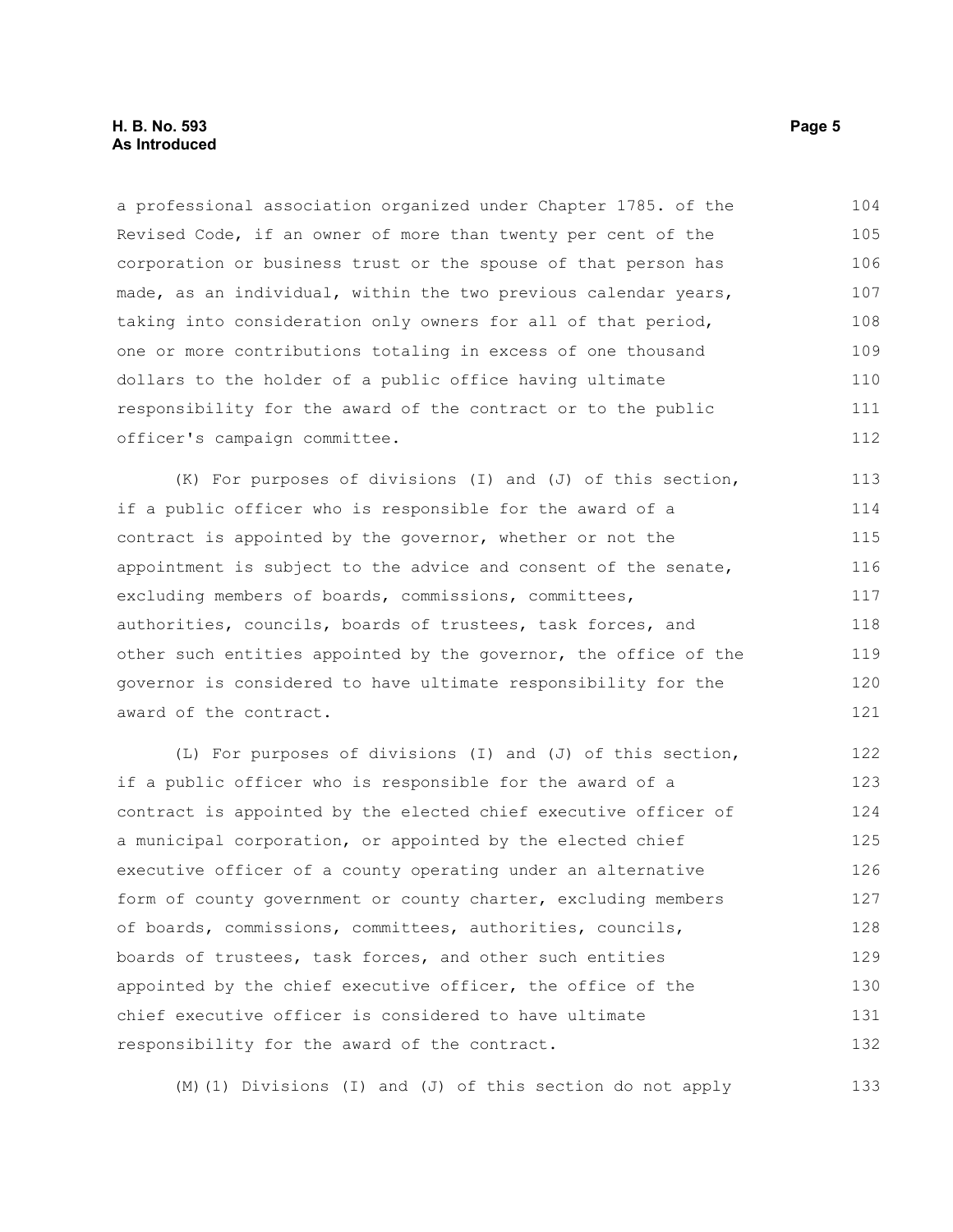to contracts awarded by the board of commissioners of the sinking fund, municipal legislative authorities, boards of education, boards of county commissioners, boards of township trustees, or other boards, commissions, committees, authorities, councils, boards of trustees, task forces, and other such entities created by law, by the supreme court or courts of appeals, by county courts consisting of more than one judge, courts of common pleas consisting of more than one judge, or municipal courts consisting of more than one judge, or by a division of any court if the division consists of more than one judge. This division shall apply to the specified entity only if the members of the entity act collectively in the award of a contract for goods or services. 134 135 136 137 138 139 140 141 142 143 144 145 146

(2) Divisions (I) and (J) of this section do not apply to actions of the controlling board.

(N)(1) Divisions (I) and (J) of this section apply to contributions made to the holder of a public office having ultimate responsibility for the award of a contract, or to the public officer's campaign committee, during the time the person holds the office and during any time such person was a candidate for the office. Those divisions do not apply to contributions made to, or to the campaign committee of, a candidate for or holder of the office other than the holder of the office at the time of the award of the contract. 149 150 151 152 153 154 155 156 157

(2) Divisions (I) and (J) of this section do not apply to contributions of a partner, shareholder, administrator, executor, trustee, or owner of more than twenty per cent of a corporation or business trust made before the person held any of those positions or after the person ceased to hold any of those positions in the partnership, association, estate, trust, 158 159 160 161 162 163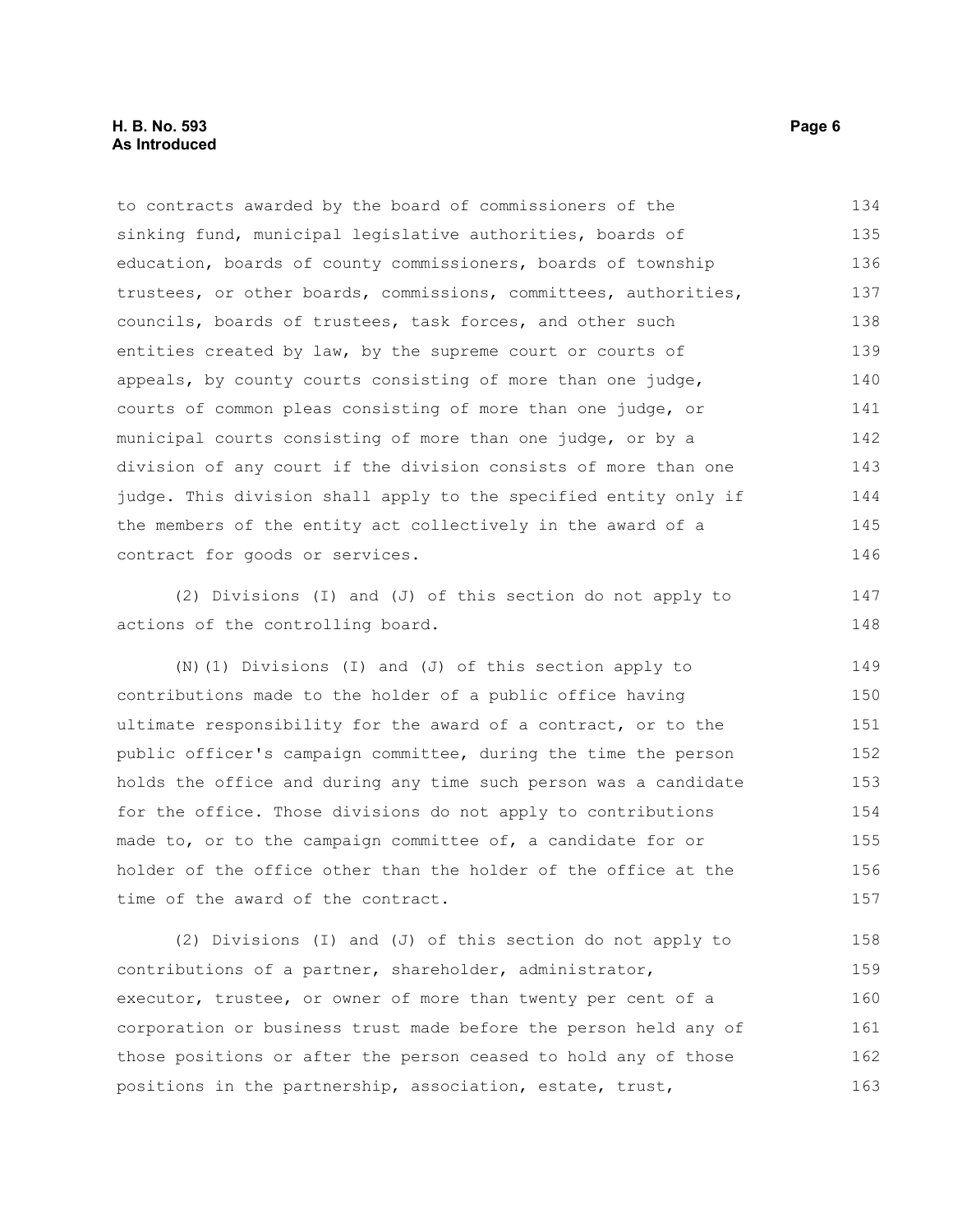corporation, or business trust whose eligibility to be awarded a contract is being determined, nor to contributions of the person's spouse made before the person held any of those positions, after the person ceased to hold any of those positions, before the two were married, after the granting of a decree of divorce, dissolution of marriage, or annulment, or after the granting of an order in an action brought solely for legal separation. Those divisions do not apply to contributions of the spouse of an individual whose eligibility to be awarded a contract is being determined made before the two were married, after the granting of a decree of divorce, dissolution of marriage, or annulment, or after the granting of an order in an action brought solely for legal separation. (O) No beneficiary of a campaign fund or other person shall convert for personal use, and no person shall knowingly give to a beneficiary of a campaign fund or any other person, for the beneficiary's or any other person's personal use, anything of value from the beneficiary's campaign fund, including, without limitation, payments to a beneficiary for 164 165 166 167 168 169 170 171 172 173 174 175 176 177 178 179 180 181 182

services the beneficiary personally performs, except as reimbursement for any of the following: 183 184

(1) Legitimate and verifiable prior campaign expenses incurred by the beneficiary; 185 186

(2) Legitimate and verifiable ordinary and necessary prior expenses incurred by the beneficiary in connection with duties as the holder of a public office, including, without limitation, expenses incurred through participation in nonpartisan or bipartisan events if the participation of the holder of a public office would normally be expected; 187 188 189 190 191 192

(3) Legitimate and verifiable ordinary and necessary prior 193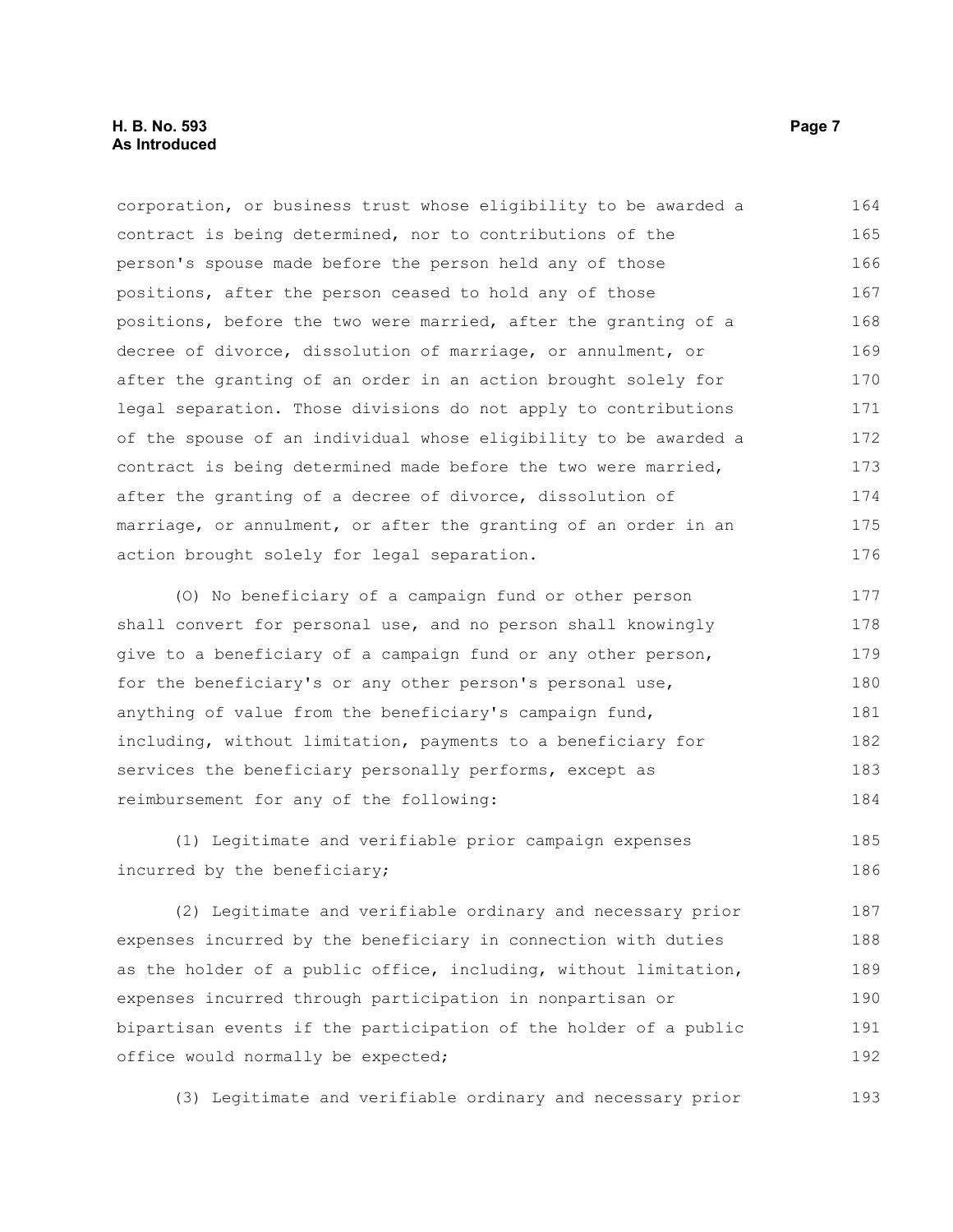following: (a) Engaging in activities in support of or opposition to a candidate other than the beneficiary, political party, or ballot issue; (b) Raising funds for a political party, political action committee, political contributing entity, legislative campaign fund, campaign committee, or other candidate; (c) Participating in the activities of a political party, political action committee, political contributing entity, legislative campaign fund, or campaign committee; (d) Attending a political party convention or other political meeting. For purposes of this division, an expense is incurred whenever a beneficiary has either made payment or is obligated to make payment, as by the use of a credit card or other credit procedure or by the use of goods or services received on account. (P) No beneficiary of a campaign fund shall knowingly accept, and no person shall knowingly give to the beneficiary of a campaign fund, reimbursement for an expense under division (O) of this section to the extent that the expense previously was reimbursed or paid from another source of funds. If an expense is reimbursed under division (O) of this section and is later paid or reimbursed, wholly or in part, from another source of funds, the beneficiary shall repay the reimbursement received 195 196 197 198 199 200 201 202 203 204 205 206 207 208 209 210 211 212 213 214 215 216 217 218 219

expenses incurred by the beneficiary while doing any of the

under division (O) of this section to the extent of the payment made or reimbursement received from the other source. 220 221

(Q) No candidate or public official or employee shall 222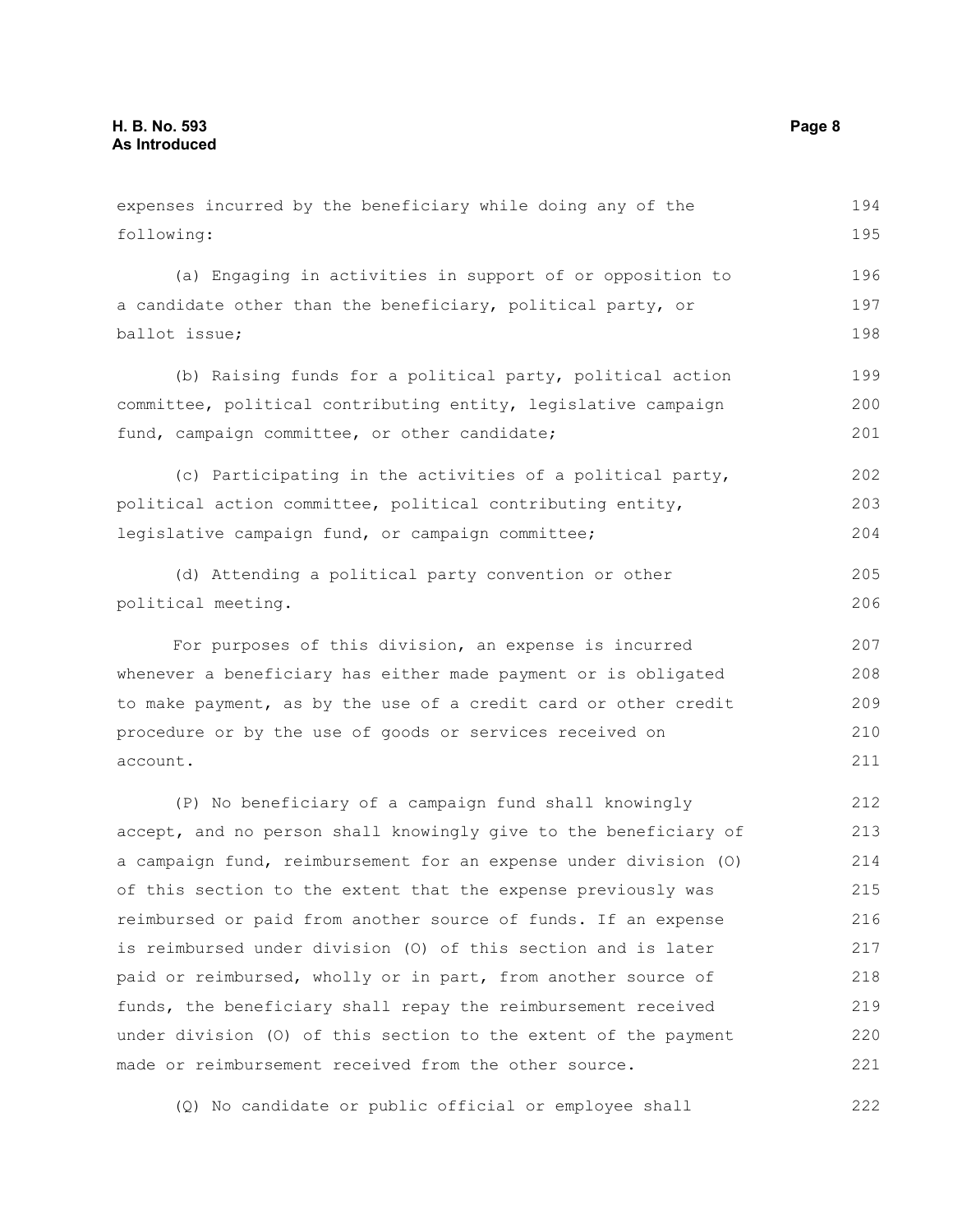accept for personal or business use anything of value from a political party, political action committee, political contributing entity, legislative campaign fund, or campaign committee other than the candidate's or public official's or employee's own campaign committee, and no person shall knowingly give to a candidate or public official or employee anything of value from a political party, political action committee, political contributing entity, legislative campaign fund, or such a campaign committee, except for the following: 223 224 225 226 227 228 229 230 231

(1) Reimbursement for legitimate and verifiable ordinary and necessary prior expenses not otherwise prohibited by law incurred by the candidate or public official or employee while engaged in any legitimate activity of the political party, political action committee, political contributing entity, legislative campaign fund, or such campaign committee. Without limitation, reimbursable expenses under this division include those incurred while doing any of the following: 232 233 234 235 236 237 238 239

(a) Engaging in activities in support of or opposition to another candidate, political party, or ballot issue; 240 241

(b) Raising funds for a political party, legislative campaign fund, campaign committee, or another candidate; 242 243

(c) Attending a political party convention or other political meeting. 244 245

(2) Compensation not otherwise prohibited by law for actual and valuable personal services rendered under a written contract to the political party, political action committee, political contributing entity, legislative campaign fund, or such campaign committee for any legitimate activity of the political party, political action committee, political 246 247 248 249 250 251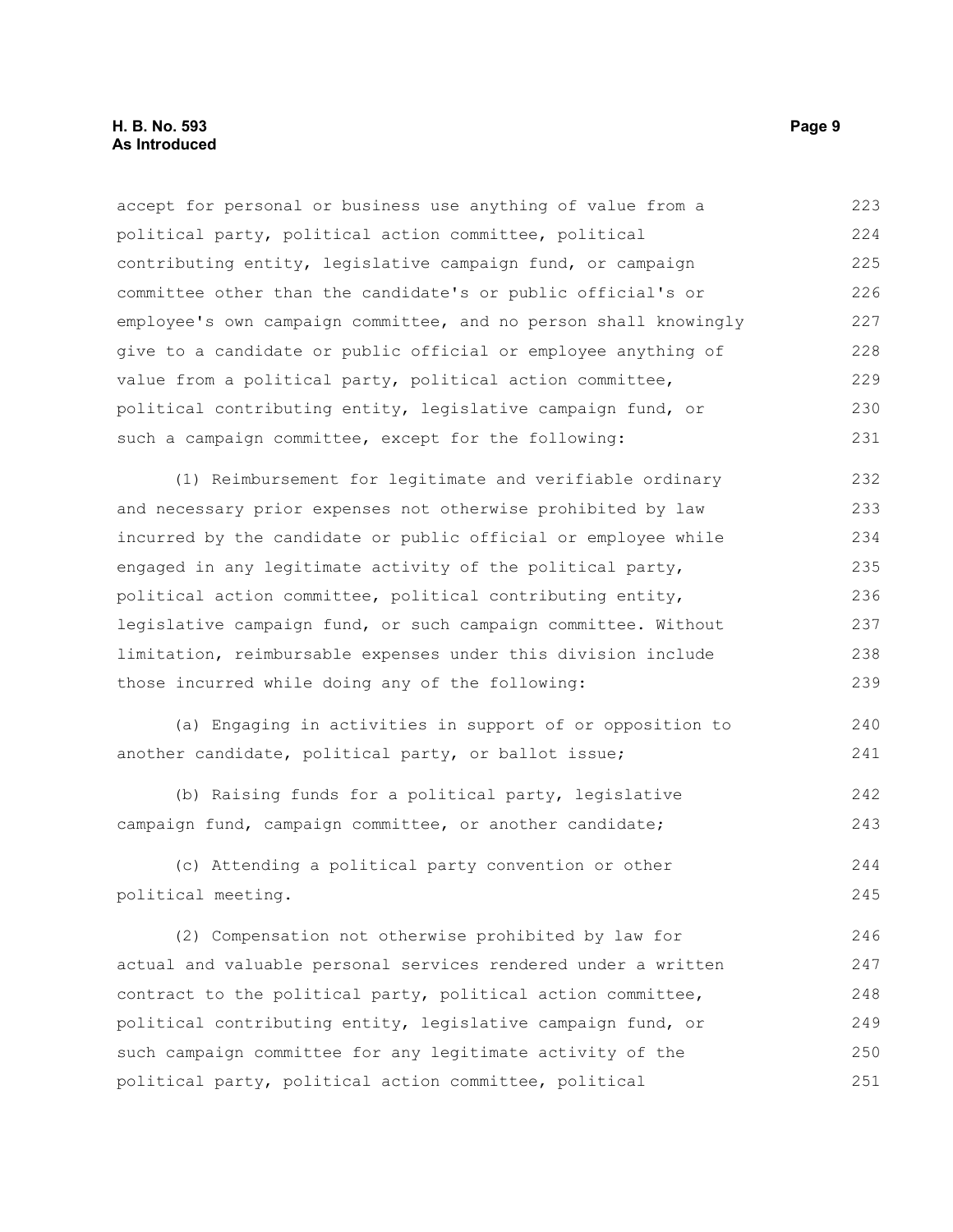contributing entity, legislative campaign fund, or such campaign committee. 252 253

Reimbursable expenses under this division do not include, and it is a violation of this division for a candidate or public official or employee to accept, or for any person to knowingly give to a candidate or public official or employee from a political party, political action committee, political contributing entity, legislative campaign fund, or campaign committee other than the candidate's or public official's or employee's own campaign committee, anything of value for activities primarily related to the candidate's or public official's or employee's own campaign for election, except for contributions to the candidate's or public official's or employee's campaign committee. 254 255 256 257 258 259 260 261 262 263 264 265

For purposes of this division, an expense is incurred whenever a candidate or public official or employee has either made payment or is obligated to make payment, as by the use of a credit card or other credit procedure, or by the use of goods or services on account.

(R)(1) Division (O) or (P) of this section does not prohibit a campaign committee from making direct advance or post payment from contributions to vendors for goods and services for which reimbursement is permitted under division (O) of this section, except that no campaign committee shall pay its candidate or other beneficiary for services personally performed by the candidate or other beneficiary. 271 272 273 274 275 276 277

(2) If any expense that may be reimbursed under division (O), (P), or (Q) of this section is part of other expenses that may not be paid or reimbursed, the separation of the two types of expenses for the purpose of allocating for payment or 278 279 280 281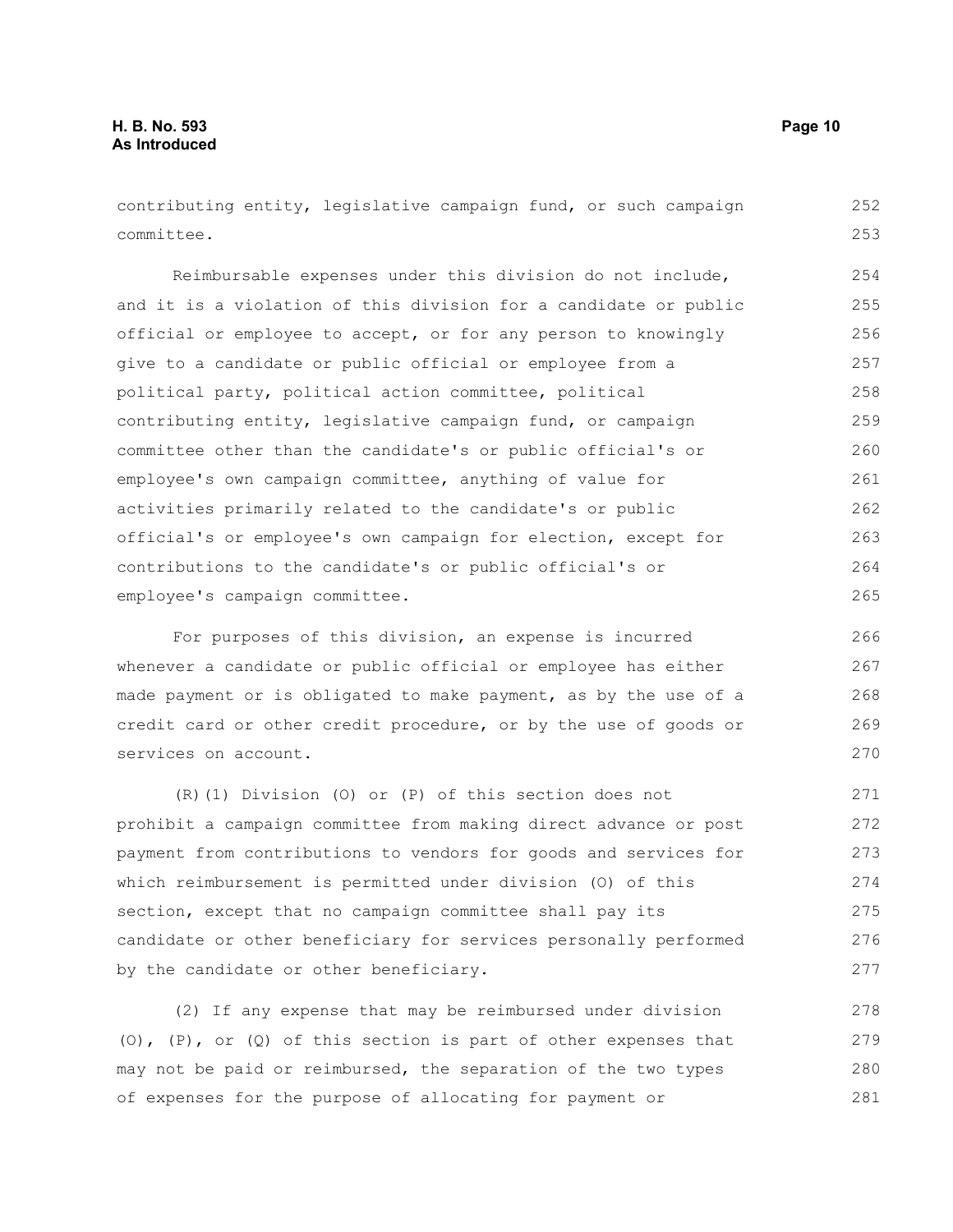reimbursement those expenses that may be paid or reimbursed may be by any reasonable accounting method, considering all of the surrounding circumstances. 282 283 284

(3) For purposes of divisions (O), (P), and (Q) of this section, mileage allowance at a rate not greater than that allowed by the internal revenue service at the time the travel occurs may be paid instead of reimbursement for actual travel expenses allowable. 285 286 287 288 289

(4) For purposes of divisions (O), (P), and (Q) of this section, the cost of child care is considered an ordinary and necessary expense incurred by a beneficiary while engaging in the activities and duties described in those divisions, so long as the cost is incurred only as a direct result of the beneficiary engaging in those activities and duties and would not otherwise be incurred. 290 291 292 293 294 295 296

(S)(1) As used in division (S) of this section:

(a) "State elective office" has the same meaning as in section 3517.092 of the Revised Code. 298 299

(b) "Federal office" means a federal office as defined in the Federal Election Campaign Act.

(c) "Federal campaign committee" means a principal campaign committee or authorized committee as defined in the Federal Election Campaign Act. 302 303 304

(2) No person who is a candidate for state elective office and who previously sought nomination or election to a federal office shall transfer any funds or assets from that person's federal campaign committee for nomination or election to the federal office to that person's campaign committee as a candidate for state elective office. 305 306 307 308 309 310

297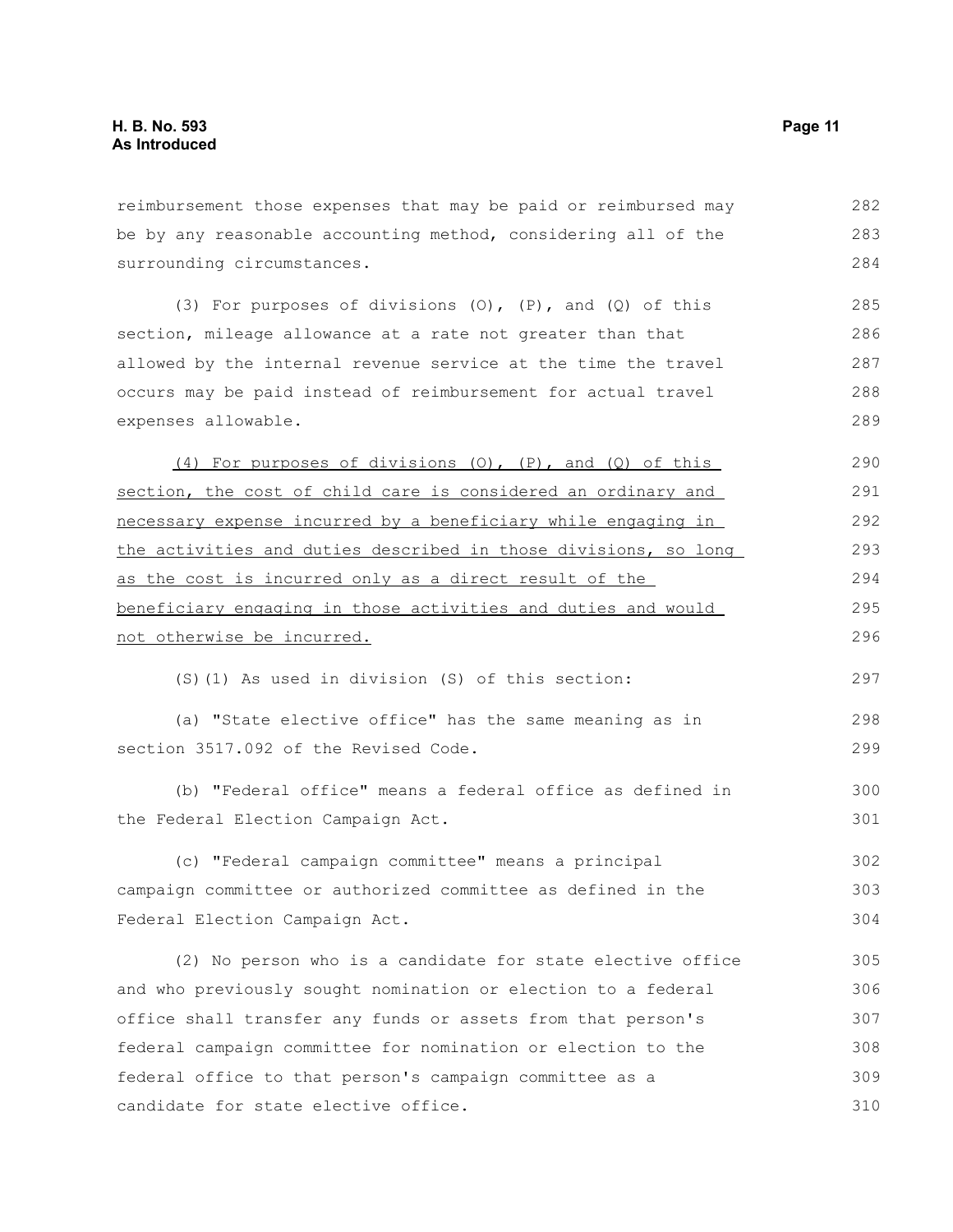## **H. B. No. 593 Page 12 As Introduced**

| (3) No campaign committee of a person who is a candidate          | 311 |
|-------------------------------------------------------------------|-----|
| for state elective office and who previously sought nomination    | 312 |
| or election to a federal office shall accept any funds or assets  | 313 |
| from that person's federal campaign committee for that person's   | 314 |
| nomination or election to the federal office.                     | 315 |
| $(T)$ (1) Except as otherwise provided in division (B) (6) (c)    | 316 |
| of section 3517.102 of the Revised Code, a state or county        | 317 |
| political party shall not disburse moneys from any account other  | 318 |
| than a state candidate fund to make contributions to any of the   | 319 |
| following:                                                        | 320 |
| (a) A state candidate fund;                                       | 321 |
| (b) A legislative campaign fund;                                  | 322 |
| (c) A campaign committee of a candidate for the office of         | 323 |
| governor, lieutenant governor, secretary of state, auditor of     | 324 |
| state, treasurer of state, attorney general, member of the state  | 325 |
| board of education, or member of the general assembly.            | 326 |
| (2) No state candidate fund, legislative campaign fund, or        | 327 |
| campaign committee of a candidate for any office described in     | 328 |
| division $(T)$ (1) (c) of this section shall knowingly accept a   | 329 |
| contribution in violation of division (T) (1) of this section.    | 330 |
| (U) No person shall fail to file a statement required             | 331 |
| under section 3517.12 of the Revised Code.                        | 332 |
| (V) No campaign committee shall fail to file a statement          | 333 |
| required under division (K) (3) of section 3517.10 of the Revised | 334 |
| Code.                                                             | 335 |
| (W) (1) No foreign national shall, directly or indirectly         | 336 |
| through any other person or entity, make a contribution,          | 337 |
| expenditure, or independent expenditure or promise, either        | 338 |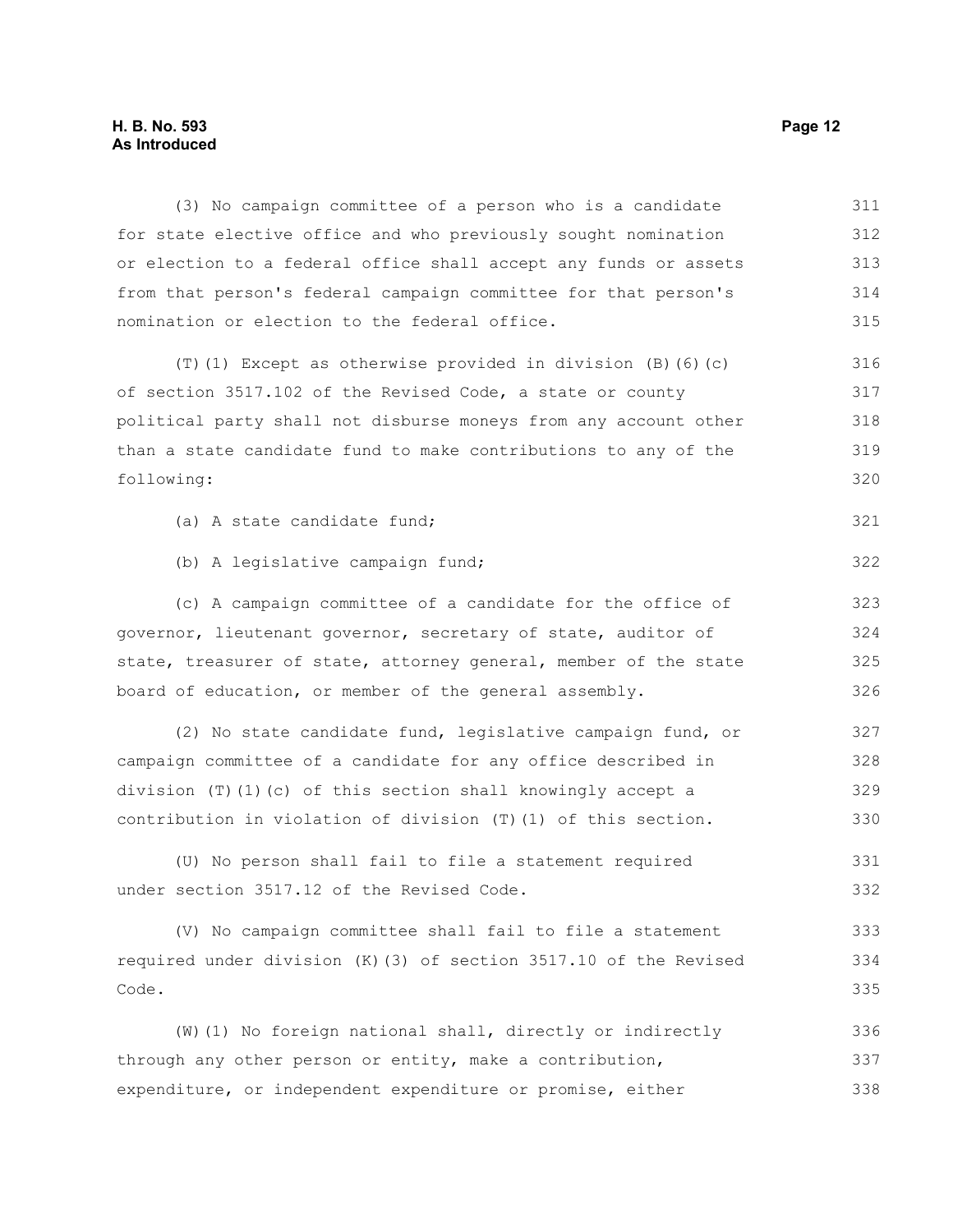expressly or implicitly, to make a contribution, expenditure, or independent expenditure in support of or opposition to a candidate for any elective office in this state, including an office of a political party. 339 340 341 342

(2) No candidate, campaign committee, political action committee, political contributing entity, legislative campaign fund, state candidate fund, political party, or separate segregated fund shall solicit or accept a contribution, expenditure, or independent expenditure from a foreign national. The secretary of state may direct any candidate, committee, entity, fund, or party that accepts a contribution, expenditure, or independent expenditure in violation of this division to return the contribution, expenditure, or independent expenditure or, if it is not possible to return the contribution, expenditure, or independent expenditure, then to return instead the value of it, to the contributor. 343 344 345 346 347 348 349 350 351 352 353 354

(3) As used in division (W) of this section, "foreign national" has the same meaning as in section 441e(b) of the Federal Election Campaign Act. 355 356 357

(X)(1) No state or county political party shall transfer any moneys from its restricted fund to any account of the political party into which contributions may be made or from which contributions or expenditures may be made. 358 359 360 361

(2)(a) No state or county political party shall deposit a contribution or contributions that it receives into its restricted fund. 362 363 364

(b) No state or county political party shall make a contribution or an expenditure from its restricted fund. 365 366

(3)(a) No corporation or labor organization shall make a 367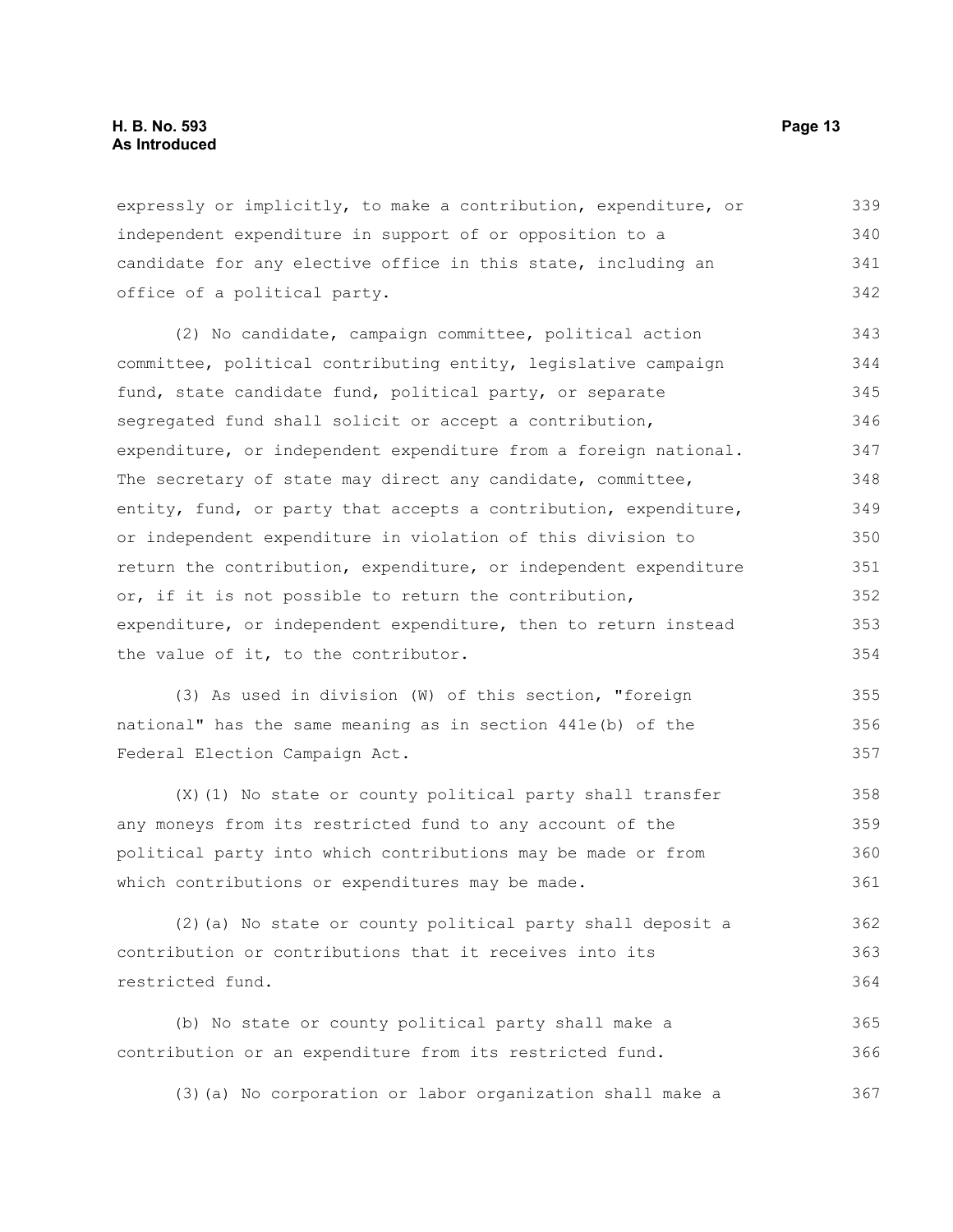#### **H. B. No. 593 Page 14 As Introduced**

gift or gifts from the corporation's or labor organization's money or property aggregating more than ten thousand dollars to any one state or county political party for the party's restricted fund in a calendar year. 368 369 370 371

(b) No state or county political party shall accept a gift or gifts for the party's restricted fund aggregating more than ten thousand dollars from any one corporation or labor organization in a calendar year. 372 373 374 375

(4) No state or county political party shall transfer any moneys in the party's restricted fund to any other state or county political party. 376 377 378

(5) No state or county political party shall knowingly fail to file a statement required under section 3517.1012 of the Revised Code.

(Y) The administrator of workers' compensation and the employees of the bureau of workers' compensation shall not conduct any business with or award any contract, other than one awarded by competitive bidding, for the purchase of goods costing more than five hundred dollars or services costing more than five hundred dollars to any individual, partnership, association, including, without limitation, a professional association organized under Chapter 1785. of the Revised Code, estate, or trust, if the individual has made, or the individual's spouse has made, or any partner, shareholder, administrator, executor, or trustee, or the spouses of any of those individuals has made, as an individual, within the two previous calendar years, one or more contributions totaling in excess of one thousand dollars to the campaign committee of the governor or lieutenant governor or to the campaign committee of any candidate for the office of governor or lieutenant governor. 382 383 384 385 386 387 388 389 390 391 392 393 394 395 396 397